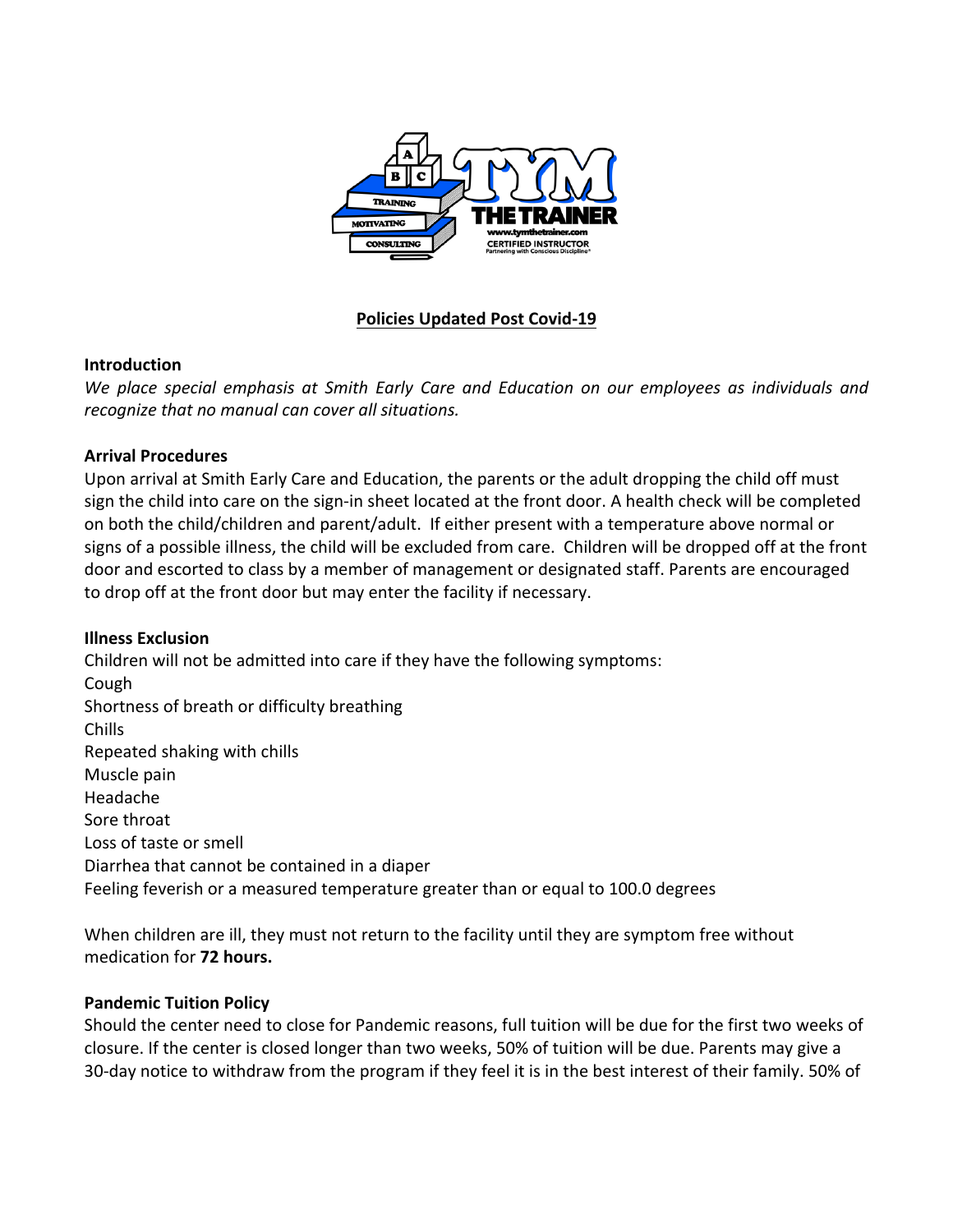the tuition will be due during the 30-day notice period. A full registration fee will be required to reenroll in the program after the pandemic.

### **Absent Credit**

If your child is absent due to illness exclusion for three consecutive days, you may request an absent credit equal to one half tuition for the days absent. **Parents must request an absent credit in writing by email. Absent credits are not automatically given when the child is absent.** 

## **Disclosure Statements**

I understand that outside of care, in order to control my child's exposure in the community, I will comply with any and all state, county or local stay-at-home orders.

I will immediately notify Smith Early Care and Education management if I become aware of any person with whom my child or I have had contact exhibits any of the symptoms listed above, is advised to selfisolate, quarantine, or has tested positive, or is presumed positive for COVID-19 or any other infectious illness. Further, I will immediately notify Smith Early Care and Education management if anyone from my place of employment is presumed positive or tests positive for COVID-19 or any other infectious illness whether or not I have had direct contact with that person.

## **Hygiene Stations**

Parents and employees will use the hygiene stations located outside the front door prior to entering the facility.

# **Out of the Country Travel**

Parent will notify Smith Early Care and Education management anytime they have traveled outside of the United States. Smith Early Care and Education has a right to exclude the child from care if they or a member of the household has traveled to a country that has been identified by the CDC as an "at risk" country.

# **Employee Illness Exclusion**

Employees will not be allowed to work if they have the following symptoms: Cough Shortness of breath or difficulty breathing Chills Repeated shaking with chills Muscle pain Headache Sore throat Loss of taste or smell Diarrhea that cannot be contained in a diaper Feeling feverish or a measured temperature greater than or equal to 100.0 degrees